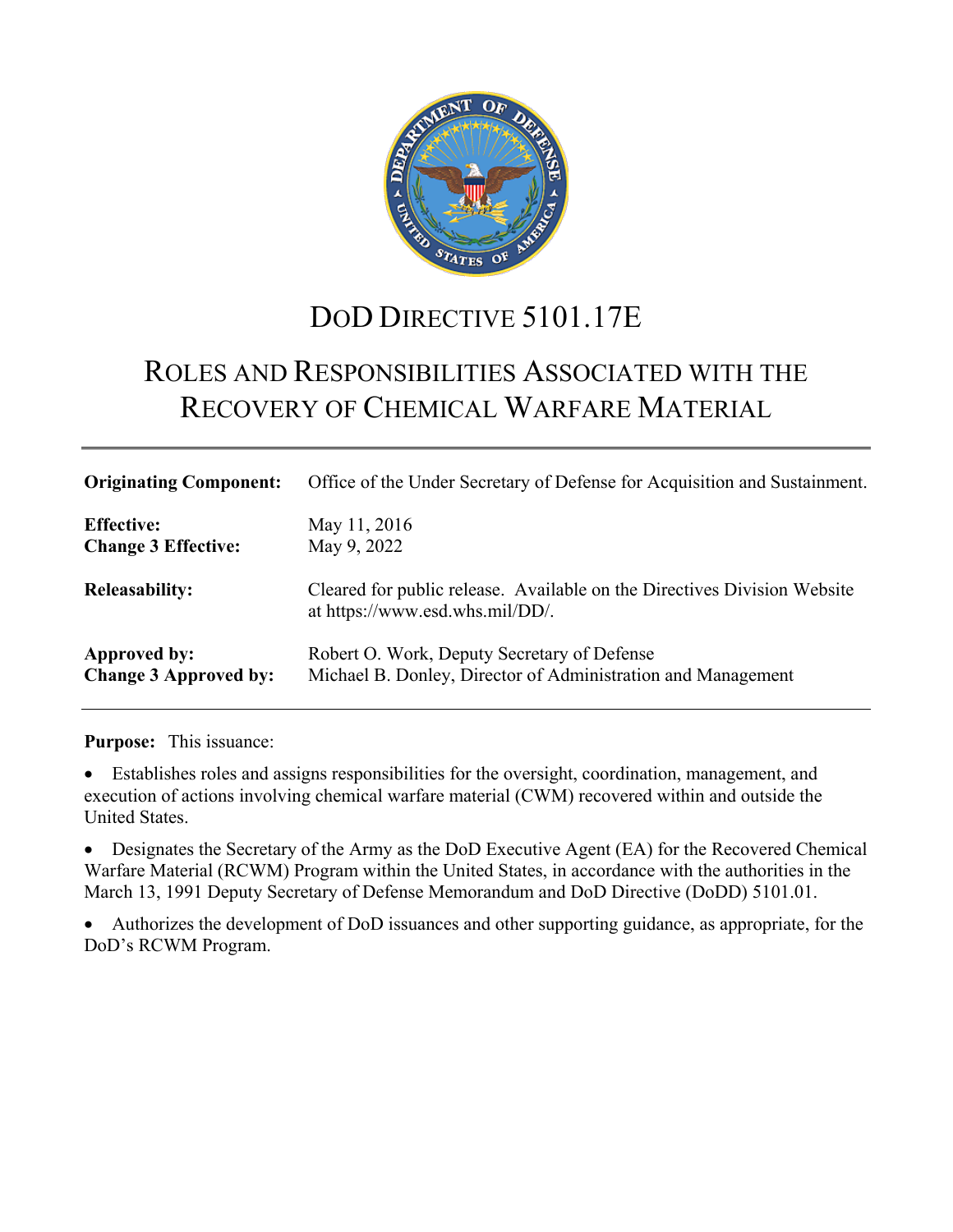## **TABLE OF CONTENTS**

| 2.1. Assistant Secretary of Defense for Energy, Installations, and |  |
|--------------------------------------------------------------------|--|
|                                                                    |  |
|                                                                    |  |
|                                                                    |  |
|                                                                    |  |
|                                                                    |  |
|                                                                    |  |
|                                                                    |  |
|                                                                    |  |
|                                                                    |  |
|                                                                    |  |
|                                                                    |  |
|                                                                    |  |
|                                                                    |  |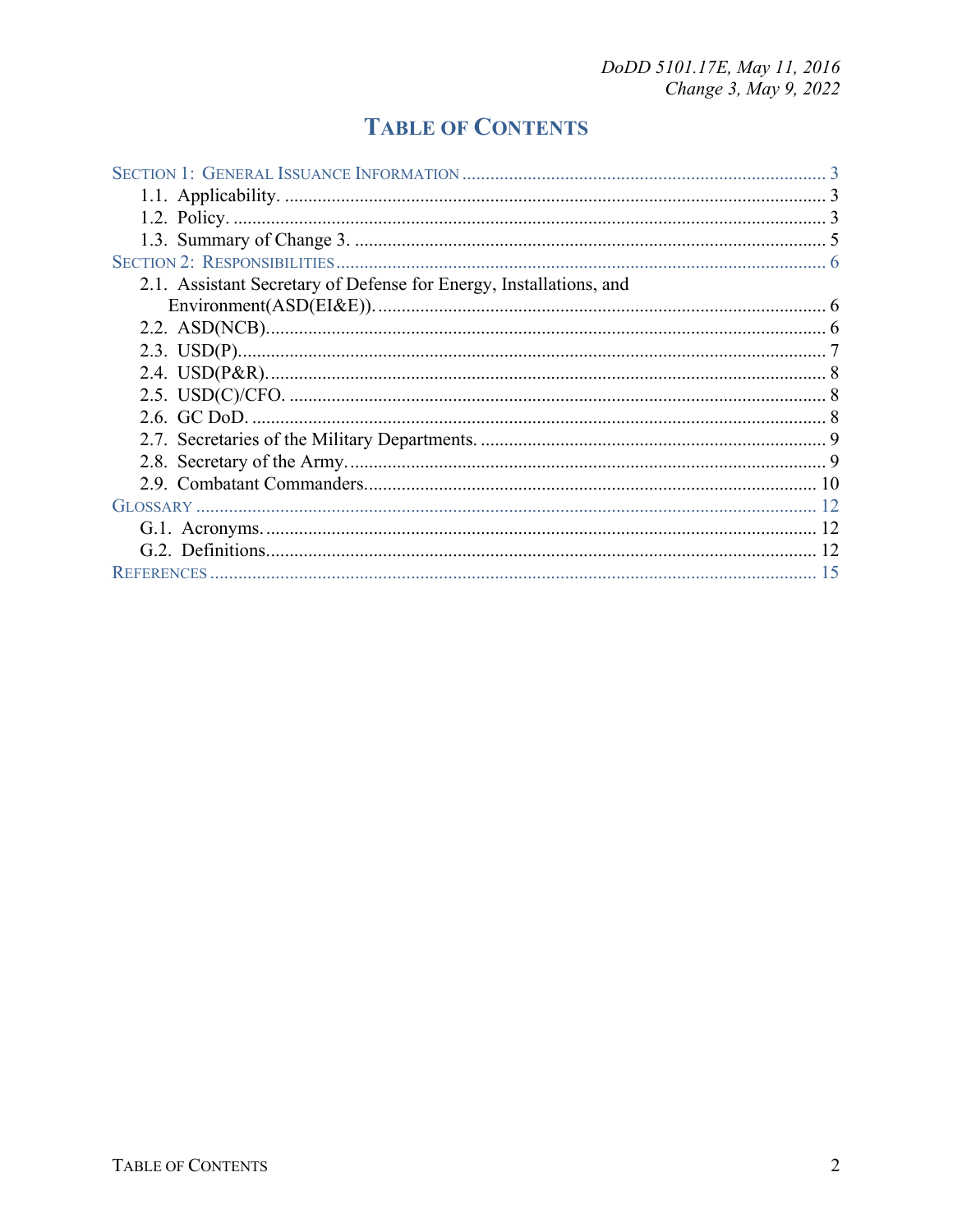## **SECTION 1: GENERAL ISSUANCE INFORMATION**

#### <span id="page-2-1"></span><span id="page-2-0"></span>**1.1. APPLICABILITY.** This issuance:

a. Applies to:

(1) OSD, the Military Departments, the Office of the Chairman of the Joint Chiefs of Staff and the Joint Staff, the Combatant Commands, the Office of Inspector General of the Department of Defense, the Defense Agencies, the DoD Field Activities, and all other organizational entities within the DoD (referred to collectively in this issuance as the "DoD Components).

(2) Situations involving:

(a) Munitions and certain materials of interest, as defined in this issuance, that contain an unknown liquid fill and are recovered within the United States.

(b) Munitions and certain materials of interest, as defined in this issuance, that contain an unknown liquid fill and are recovered outside the United States.

(c) CWM of U.S. origin recovered outside of the United States.

(d) CWM of U.S. origin recovered within the United States (e.g., munitions response, explosives or munitions emergencies, range clearance).

(e) CWM not of U.S. origin recovered within or outside of the United States.

b. Does **not** apply to:

(1) Sea-disposed munitions, unless recovered;

(2) Riot control agents, after verification by non-intrusive assessment, pursuant to Section 1512 of Title 50, United States Code (U.S.C.);

(3) United States' declared stockpile of chemical agents (CAs) and munitions, in accordance with Section 1521 of Title 50, U.S.C.; or

(4) Munitions and certain materials of interest, as defined in this issuance, in a nonpermissive environment.

#### <span id="page-2-2"></span>**1.2. POLICY.** DoD:

a. Ensures RCWM Program activities associated with RCWM are compliant with the Chemical Weapons Convention (CWC).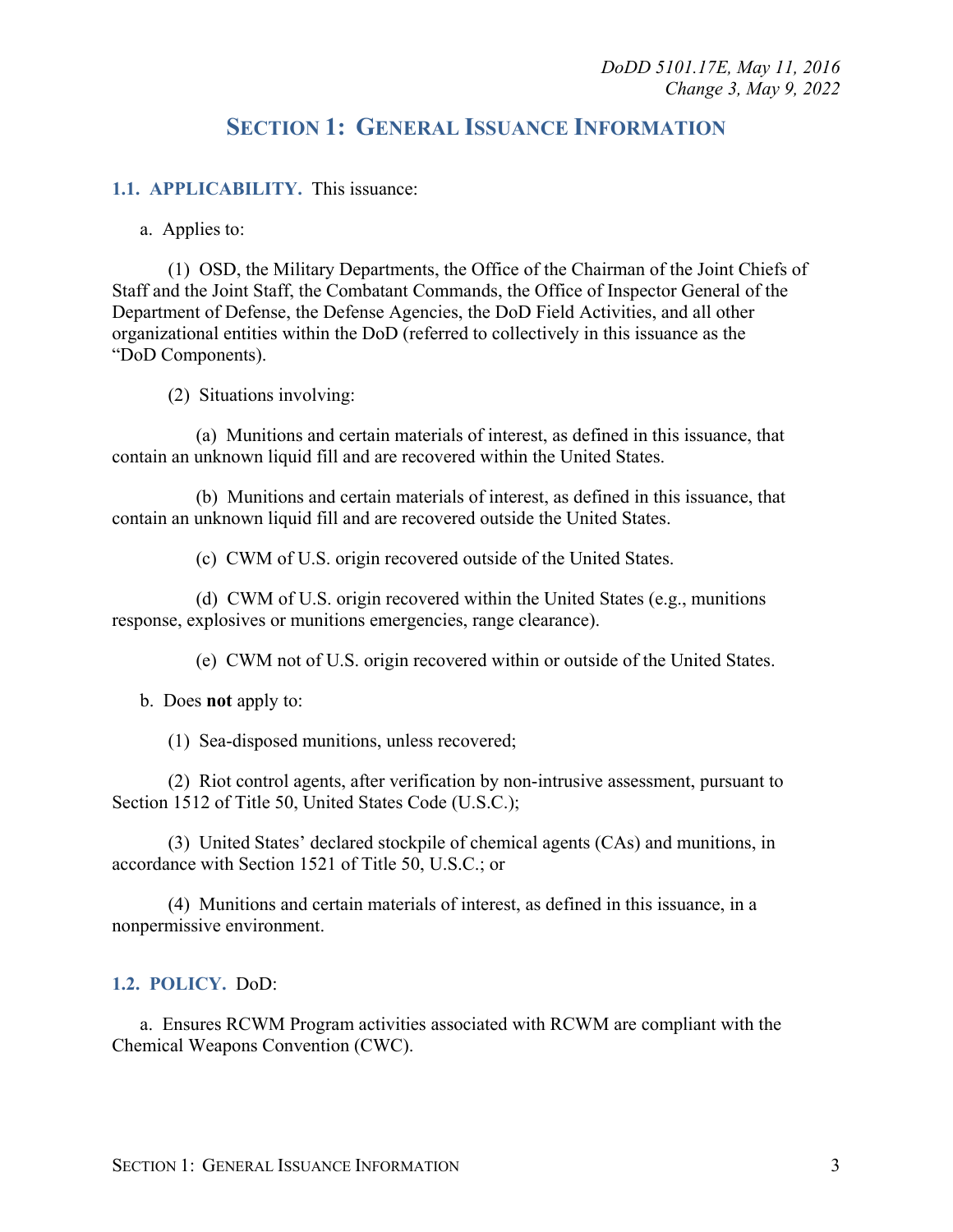b. Provides the maximum protection to people, property, and the environment from the potentially damaging effects of RCWM, in accordance with DoDDs 3025.18, 3200.15, 4715.1E, and 6055.09E, and DoD Instruction (DoDI) 4715.07.

c. Destroys CWM recovered within the United States at the location of discovery (i.e., "onsite destruction") whenever feasible in accordance with applicable law. This requirement does not preclude the movement of RCWM or munitions and certain materials of interest necessary to facilitate storage pending assessment and the subsequent destruction of RCWM on site at the location of storage in accordance with applicable laws.

(1) When munitions or certain materials of interest are recovered in the public domain during an explosives or munitions emergency, and the risk of movement is acceptable, they will be packaged and transported to the nearest DoD military installation within the state of recovery that is capable of safe and secure storage of Security Risk Category II ammunition and explosives, in accordance with DoD Manual 5100.76, pending assessment of their fill and final destruction.

(2) During a munitions response or other activities (e.g., range clearance activities) that do not constitute an explosives or munitions emergency, the munitions and other materials of interest will be secured in place pending assessment and destruction or, if the risk of movement is acceptable, moved to on-site storage pending assessment of its fill and final destruction.

d. Maintains a mobile capability to:

(1) Assess munitions and certain materials of interest to identify the most likely fill.

(2) Provide for the safe packaging and safe and secure storage and transport of RCWM, when required.

(3) Provide for the destruction of RCWM.

e. Provides support to federal, State, tribal, and local civil authorities that request support in accordance with DoDD 3025.18.

f. Ensures the safe, cost-effective, and efficient use of available resources to avoid a duplication of effort within DoD and with other federal, State, or local agencies.

g. When authorized by the Secretary of Defense, provides assistance to:

(1) Other federal agencies, foreign governments, and international organizations to eliminate the threat or counter proliferation of CWM while ensuring activities are compliant with the CWC and DoDI 2040.02.

(2) Combatant Commanders requesting assistance to eliminate the threat or counter proliferation of CWM encountered during operations outside the United States or on behalf of a foreign government.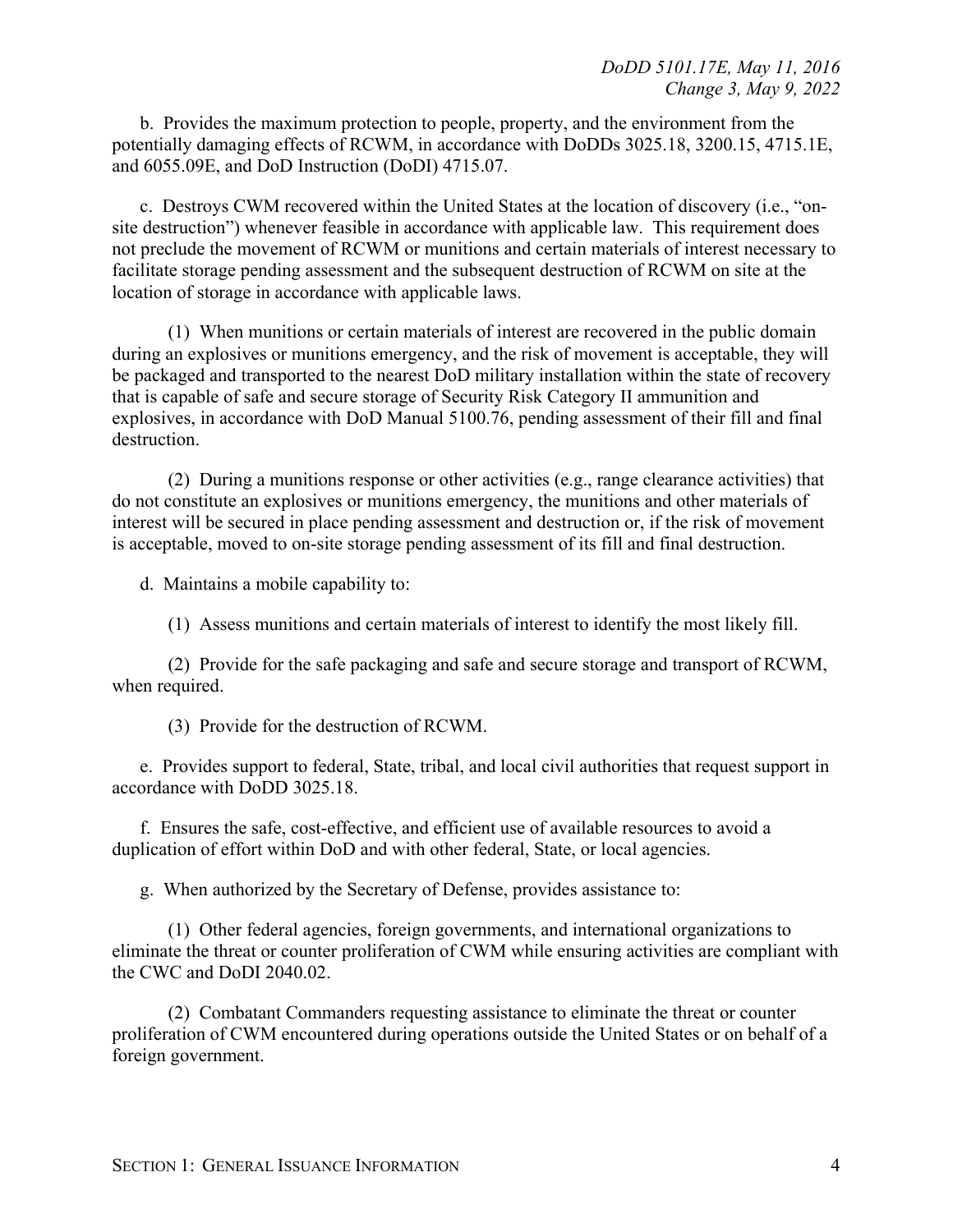### <span id="page-4-0"></span>**1.3. SUMMARY OF CHANGE 3.** This change is administrative and:

a. Updates references and organizational symbols to reflect the reorganization of the Office of the Under Secretary of Defense for Acquisition, Technology, and Logistics, pursuant to DoDD 5135.02.

b. Makes minor spelling, grammar, formatting, and issuance standard corrections.

c. Updates references for accuracy.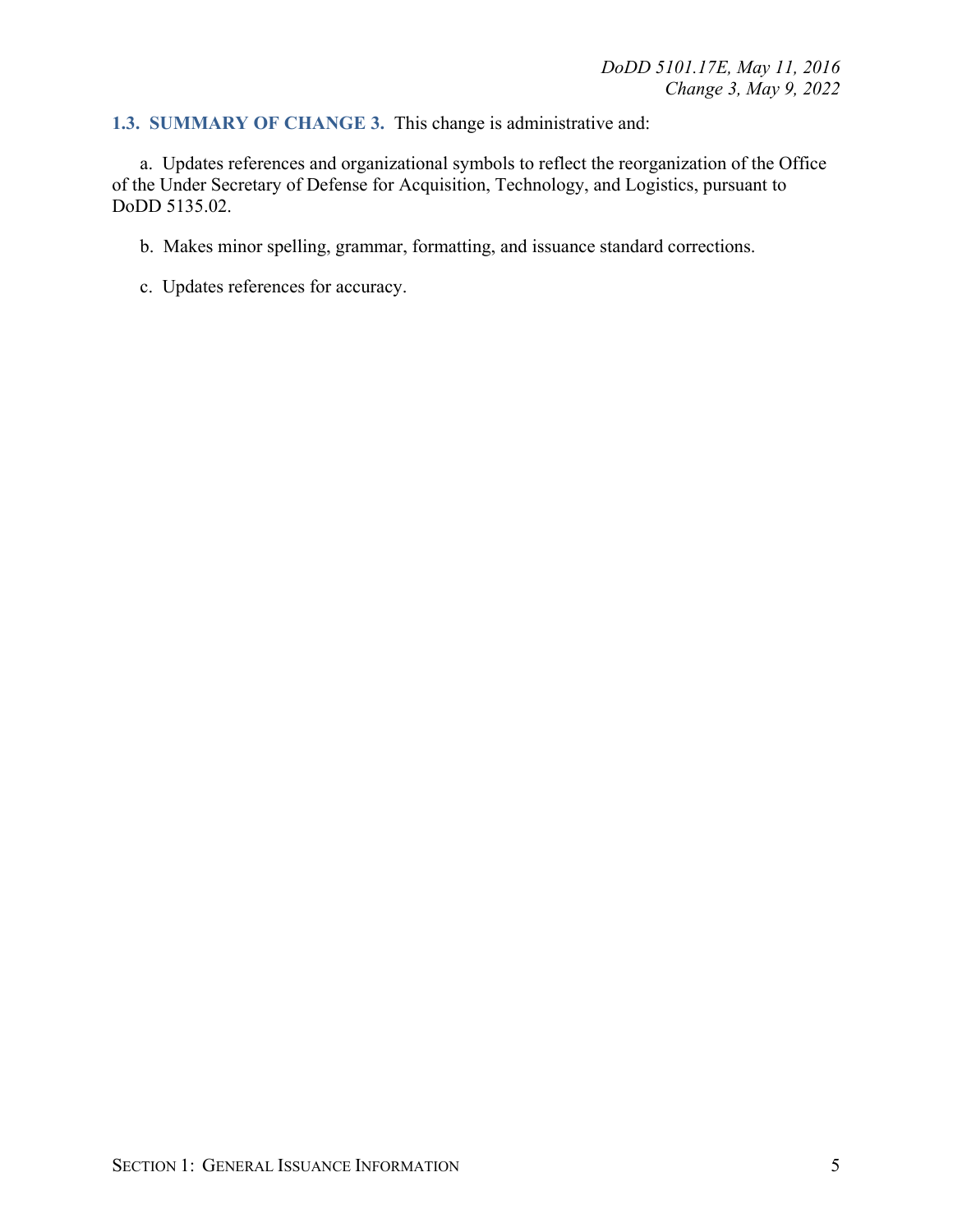### **SECTION 2: RESPONSIBILITIES**

<span id="page-5-1"></span><span id="page-5-0"></span>**2.1. ASSISTANT SECRETARY OF DEFENSE FOR ENERGY, INSTALLATIONS, AND ENVIRONMENT(ASD(EI&E)).** Under the authority, direction, and control of the Under Secretary of Defense for Acquisition and Sustainment (USD(A&S)), the ASD(EI&E):

a. Serves as the DoD Designated Agency Safety and Health Official, in accordance with DoDD 4715.1E.

b. Acts as the principal civilian advisor to the Secretary of Defense and the USD(A&S) on policy and planning for DoD munitions responses at sites known or suspected to contain CWM (CWM sites) within the United States, in accordance with DoDI 4715.07.

c. Coordinates with the DoD EA for the RCWM Program for planning (e.g., annual work plan) and implementation of munitions response activities conducted within the United States.

d. Coordinates the development of an appropriate funding profile for the RCWM Program support functions with the DoD EA for the RCWM Program; Under Secretary of Defense (Comptroller)/Chief Financial Officer, Department of Defense (USD(C)/CFO); Assistant Secretary of Defense for Nuclear, Chemical, and Biological Defense Programs (ASD(NCB)); Under Secretary of Defense for Policy (USD(P)); General Counsel of the Department of Defense (GC DoD); and Under Secretary of Defense for Personnel and Readiness (USD(P&R)).

e. Coordinates with the Secretaries of the Military Departments and the DoD EA for the RCWM Program to ensure munitions response activities within the United States, not including those associated with the RCWM support functions, are adequately funded.

f. Responds to congressional, inter-agency, and inter-governmental requests for information related to munitions response activities for CWM sites within the United States.

<span id="page-5-2"></span>**2.2. ASD(NCB).** Under the authority, direction, and control of the USD(A&S), the ASD(NCB):

a. Acts as the DoD Treaty Manager for implementation of and compliance with the CWC in accordance with DoDD 2060.01 and the principal civilian advisor to the Secretary of Defense and the USD(A&S) for chemical defense in accordance with DoDD 5134.08.

b. Reviews and endorses policies and plans associated with RCWM for implementation of and compliance with the CWC.

c. Coordinates, as necessary, to resolve CWC compliance issues with the USD(P), USD(P&R), ASD(EI&E), GC DoD, Chairman of the Joint Chiefs of Staff, and USD(C)/CFO.

d. Coordinates the development of an appropriate funding profile for the RCWM Program support functions with the DoD EA for the RCWM Program, ASD(EI&E), USD(C)/CFO, USD(P), GC DoD, and USD(P&R).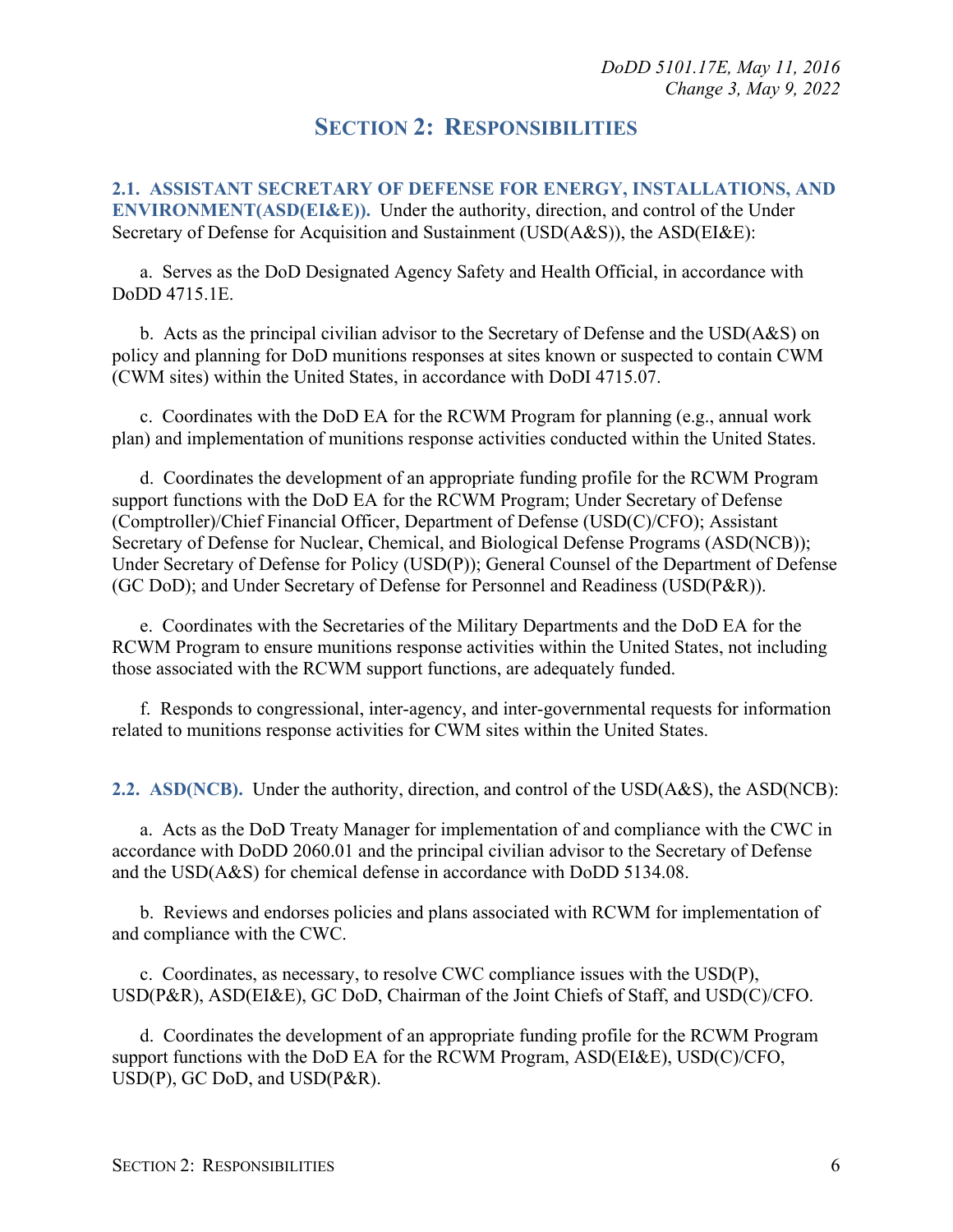e. Funds the RCWM Program support functions from the Chemical Agent and Munitions Destruction, Defense account until completion of the Assembled Chemical Weapons Alternatives program mission.

#### <span id="page-6-0"></span>**2.3. USD(P).** The USD(P):

a. Acts as the principal civilian advisor to the Secretary of Defense and the USD(A&S) on the policy and planning for:

(1) The disposition of CWM of U.S. origin recovered outside the United States.

(2) The disposition of CWM not of U.S. origin recovered within or outside of the United States.

(3) Explosives or munitions emergency support of civil authorities, in accordance with DoDD 3025.18 and DoDI 3025.21.

b. Establishes policy governing the disposition of CWM not of U.S. origin recovered within or outside of the United States; CWM of U.S. origin recovered outside the United States; explosives or munitions emergencies and other support to civil authorities that involve munitions and certain materials of interest.

c. Coordinates within DoD:

(1) Policy for the disposition of CWM not of U.S. origin recovered within or outside of the United States.

(2) Implementation of activities related to requests for support from foreign governments and international organizations and with other federal and State agencies, as appropriate.

d. Responds to congressional, inter-agency, and inter-governmental requests for information related to the disposition of CWM not of U.S. origin recovered within or outside the United States; CWM of U.S. origin recovered outside the United States; explosives or munitions emergencies and other support to civil authorities that involves munitions and certain materials of interest.

e. Coordinates with the USD(C)/CFO, GC DoD, and the DoD EA for the RCWM Program to ensure activities related to the disposition of CWM not of U.S. origin recovered within or outside the United States, CWM of U.S. origin recovered outside the United States, explosives or munitions emergencies, and other support to civil authorities are adequately funded.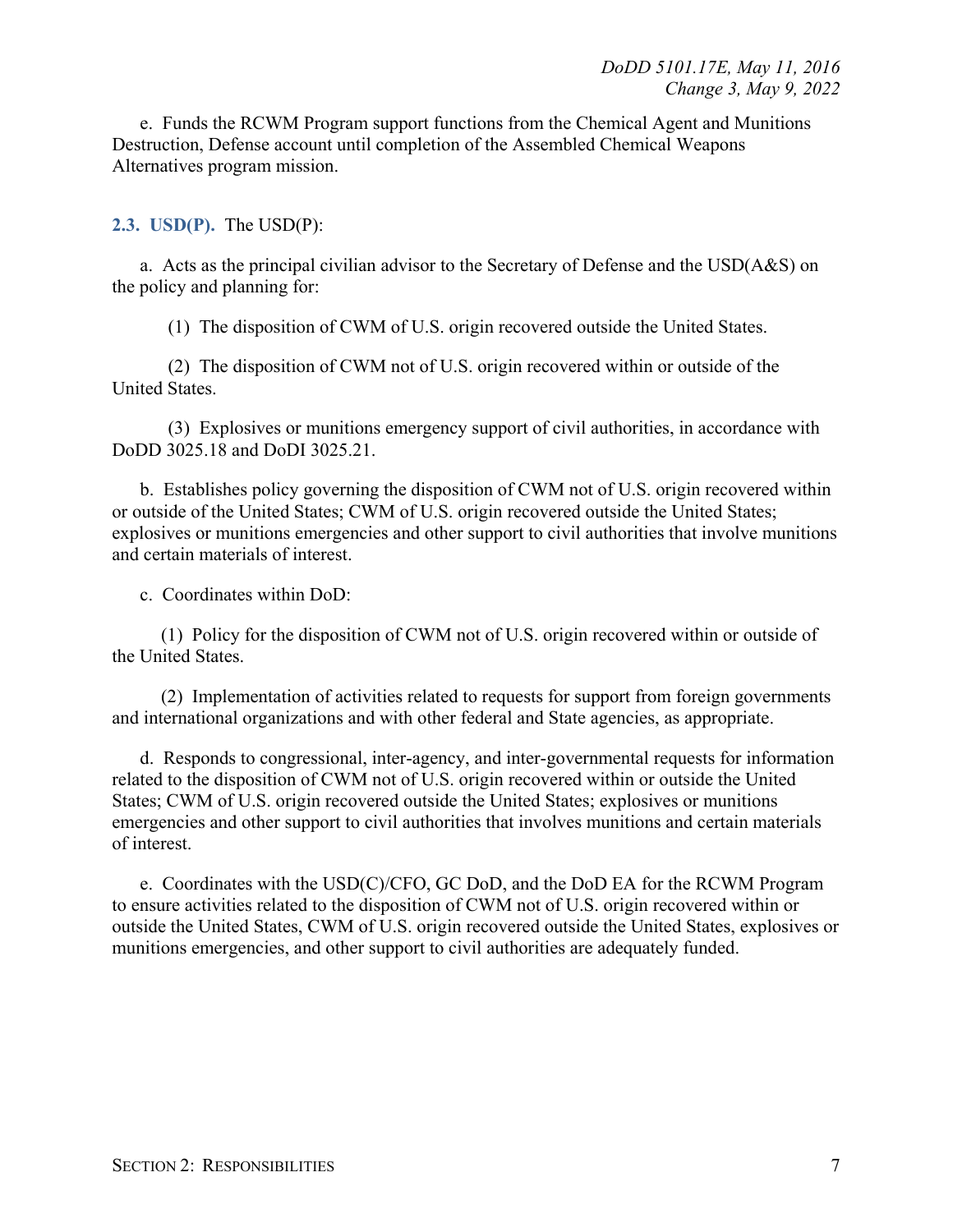#### <span id="page-7-0"></span>**2.4. USD(P&R).** The USD(P&R):

a. Acts as the principal civilian advisor to the Secretary of Defense on policy and planning to ensure recovered CWM and munitions and certain materials of interest encountered in the United States during range clearance activities are managed in compliance with RCWM Program policies and procedures.

b. Coordinates with the USD(C)/CFO and the DoD EA for the RCWM Program to ensure range clearance activities involving CWM and munitions and certain materials of interest, not including those associated with the RCWM support functions, are adequately funded.

c. Coordinates with the DoD EA for the RCWM Program, ASD(EI&E), Military Department environmental program managers, and range managers on the development of an annual work plan for the RCWM Program.

#### <span id="page-7-1"></span>**2.5. USD(C)/CFO.** The USD(C)/CFO:

a. Coordinates with the ASD(NCB), ASD(EI&E), USD(P&R), GC DoD, and USD(P) to ensure adequate funding of CWM recovery activities.

b. Coordinates with the ASD(NCB) and ASD(EI&E), regarding adequate resources for the RCWM Program support functions.

#### <span id="page-7-2"></span>**2.6. GC DOD.** The GC DoD:

a. Provides authoritative legal advice and counsel to OSD organizations and, as appropriate, other DoD Components regarding CWM- and RCWM-related issues, including, but not limited to:

(1) Legal obligations in accordance with the CWC and the CWC Implementation Act of 1998 (Chapter 75 of Title 22, U.S.C.).

(2) Limitations on the use of the Defense Environmental Restoration Program, Defense Threat Reduction Agency, Defense Support of Civil Authorities, Chemical Agent and Munitions Destruction, Defense, and other DoD funding sources.

(3) The applicability of Chapter 32 of Title 50, U.S.C.

b. Determines the DoD position on specific legal matters related to RCWM, including litigation and defenses raised, pursuant to DoDD 5145.01 and DoDI 5030.7.

c. Responds to congressional, inter-agency, and inter-governmental requests for information related to RCWM litigation or legal matters.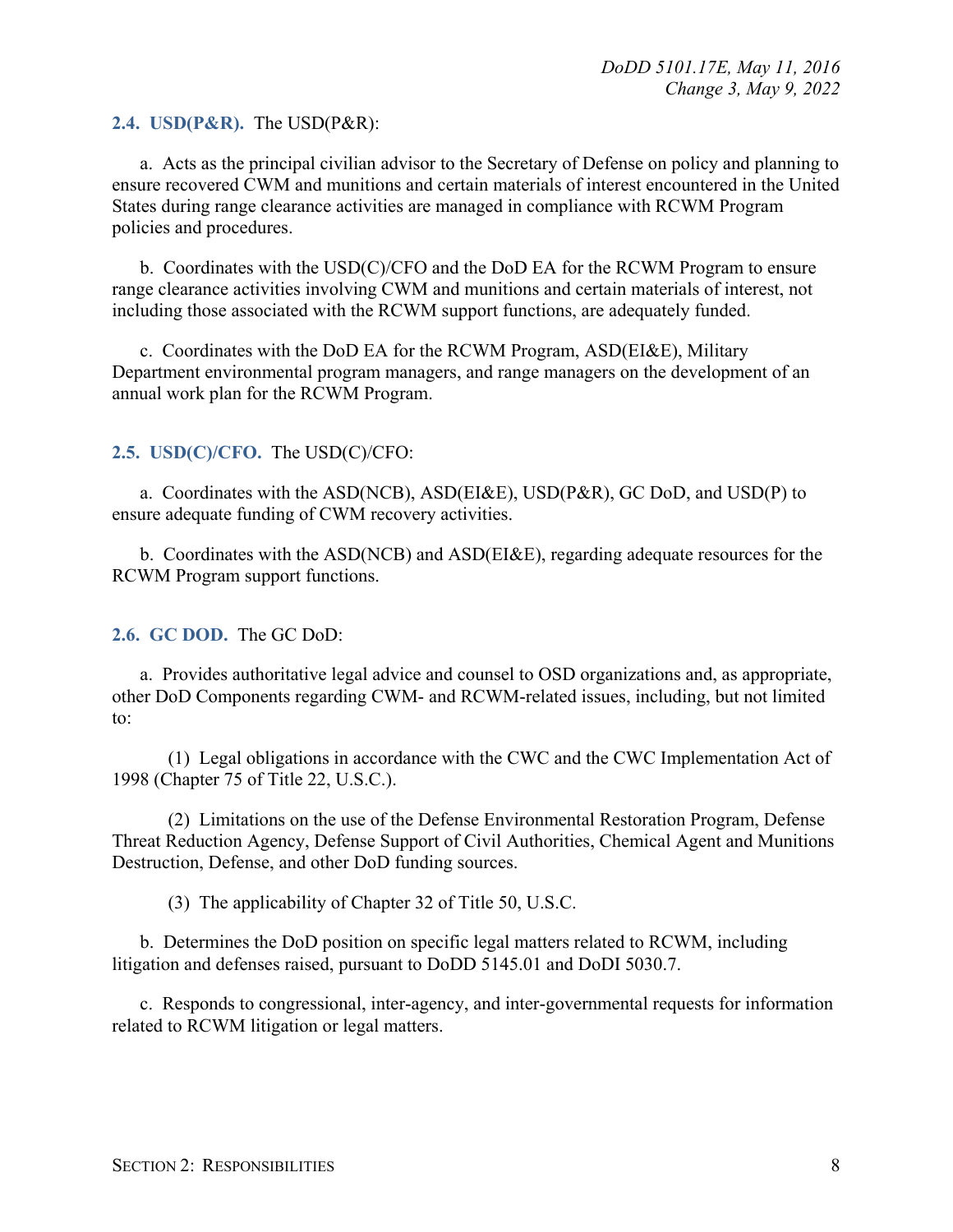<span id="page-8-0"></span>**2.7. SECRETARIES OF THE MILITARY DEPARTMENTS.** The Secretaries of the Military Departments:

a. Provide to the DoD EA for the RCWM Program an inventory of locations within the United States under their purview that are known or suspected to contain CWM.

b. Maintain a current inventory of the locations identified in Paragraph 2.7.a. and provide the DoD EA for the RCWM Program updated information on potential new CWM sites as soon as they are identified and as available.

c. Manage and fund those activities (e.g., munition responses, range clearance activities) to be conducted within the United States in the year of execution and from appropriations available for such purposes. These activities do not include the RCWM Program Support Functions.

d. Coordinate with the DoD EA for the RCWM Program the scheduling of munitions responses and other activities (e.g., range clearance activities) where CWM may be encountered. Include this information in the annual work plan for the RCWM Program.

e. Request support from the DoD EA for the RCWM Program when CWM or munitions and certain materials of interest are encountered during munitions responses and other activities (e.g., range clearance activities).

<span id="page-8-1"></span>**2.8. SECRETARY OF THE ARMY.** The Secretary of the Army is designated as the DoD EA for the RCWM Program within the United States. In addition to the responsibilities in Paragraph 2.7., and in his or her capacity as the DoD EA for the RCWM Program in the United States, the Secretary of the Army:

a. May further delegate DoD EA RCWM Program responsibilities, as necessary, in accordance with DoDD 5101.01.

b. Establishes guidance, as needed, to implement the RCWM Program within the United States. This includes safeguarding RCWM and munitions and certain materials of interest, pending their assessment and determination of their fill, in accordance with applicable DoD policy, applicable federal and State laws, and the CWC.

c. Executes the RCWM Program in a cost-effective manner in accordance with applicable DoD policy, applicable federal and State laws, and the CWC.

d. Ensures RCWM Program-related actions are executed in compliance with the CWC and applicable federal and State laws and regulations, to include permitting requirements pertaining to the treatment of RCWM.

e. Approves an annual work plan for the RCWM Program that is developed in coordination with the ASD(EI&E), USD(P&R), and Military Department environmental program managers and range managers. The RCWM Program annual work plan will provide the basis for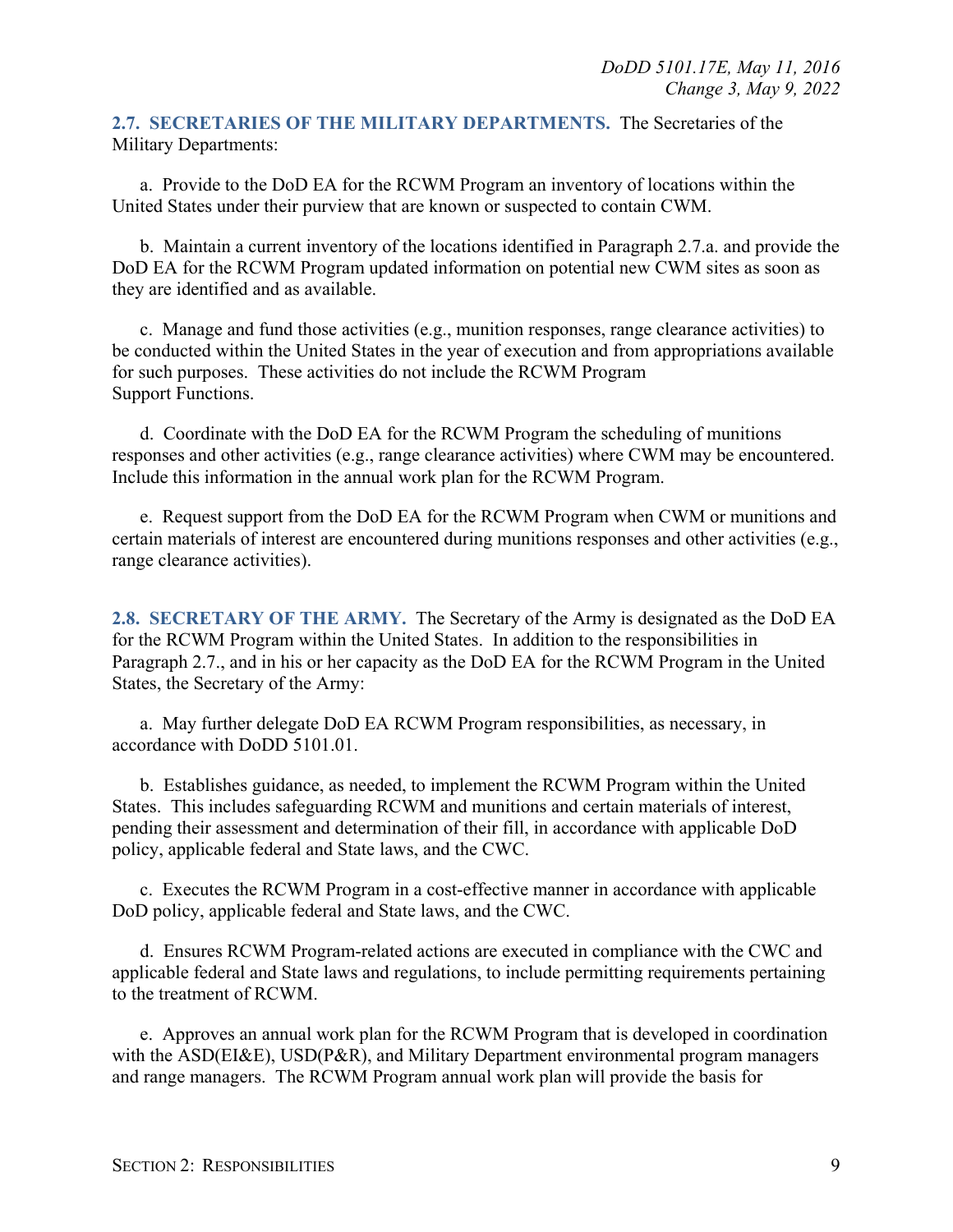determining the funding required to execute the plan and any applicable RCWM Program support functions.

f. Coordinates with the ASD(NCB), ASD(EI&E), USD(P&R), GC DoD, and USD(C)/CFO to determine an appropriate funding profile for the RCWM Program support functions.

g. Develops and maintains for the RCWM Program a consolidated and detailed inventory of locations within the United States that are known or suspected to contain CWM.

h. Establishes a CWM National Inventory Control Point and designates a CWM accountable officer.

i. Maintains the capability to provide RCWM Program support functions where munitions and certain materials of interest have been encountered.

j. Ensures RCWM Program support functions are managed in a manner that meets known Defense Agency and DoD Component support requirements and ensures their availability to support explosives or munitions emergencies. The management of these assets must consider the need to support other requirements (e.g., support of CWM encountered outside the United States), which must be approved by the USD(P) and may require reimbursement.

k. Coordinates RCWM Program-related actions with the Department of Health and Human Services' Centers for Disease Control and Prevention, in accordance with applicable laws.

l. Supports federal, State, tribal, and civil authorities, to include law enforcement agencies, when requested and authorized in accordance with this issuance, DoDD 3025.18, and DoDI 3025.21.

m. Upon approval of the Joint Staff, publishes request procedures for Combatant Commanders encountering CWM or suspected CWM.

n. Obtains Joint Staff approval on procedures to receive reimbursement for services rendered to eliminate the threat or counter proliferation of CWM.

<span id="page-9-0"></span>**2.9. COMBATANT COMMANDERS.** The Combatant Commanders:

a. To the extent operational conditions allow, ensure that activities associated with suspected CWM or CWM encountered are compliant with CWC and Chairman of the Joint Chiefs of Staff Instruction 2030.01D.

b. Request Army support through the Joint Staff and USD(P) upon encountering suspected CWM or CWM that requires explosive ordnance disposal support, when unable to address such CWM safely and in a manner consistent with applicable laws, regulations, and international agreements.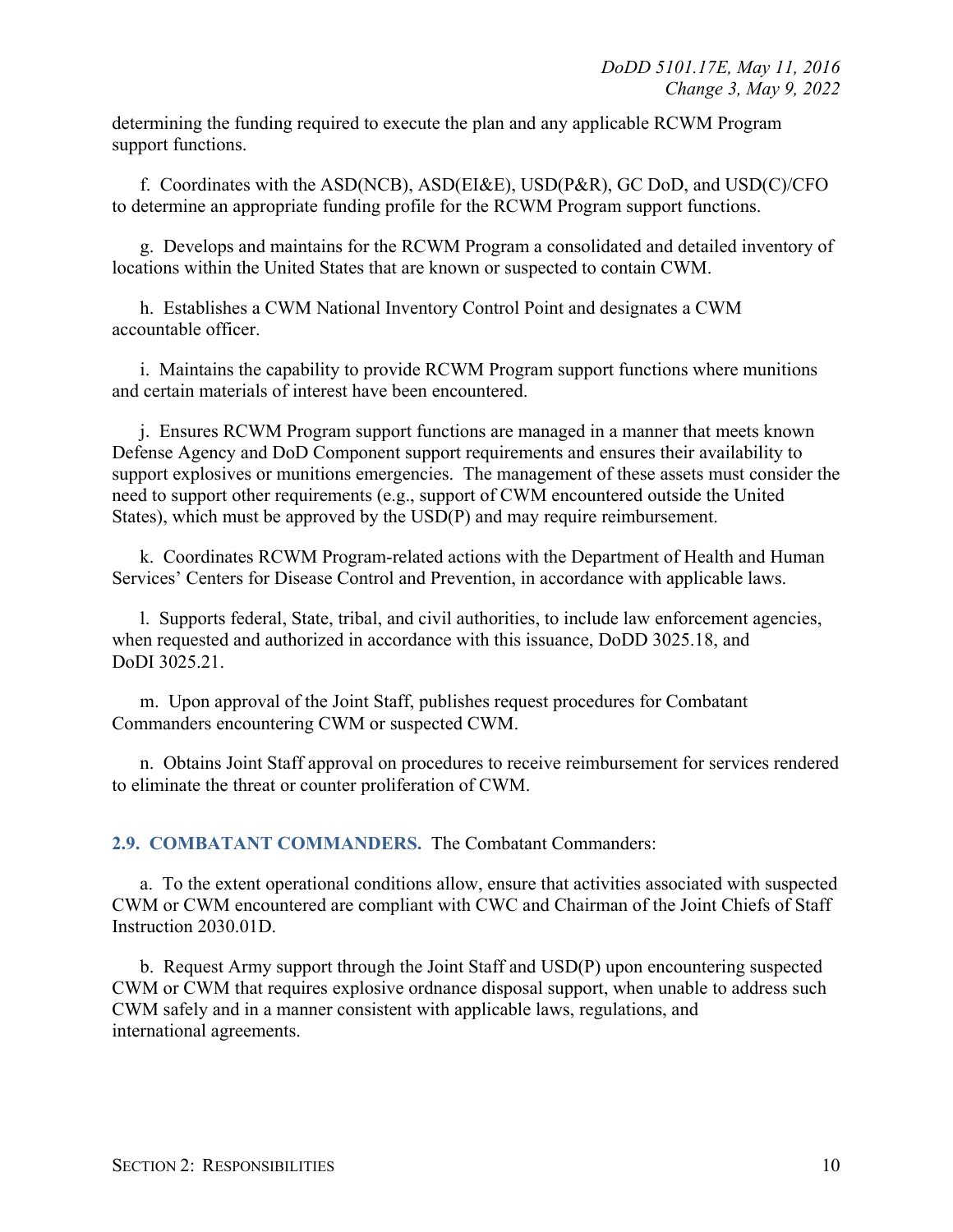c. In coordination with the Joint Staff and USD(P), provide assistance to a foreign government's request to the Department of State to address CWM of U.S. or non-U.S. origin. Such support must be coordinated with and authorized by the Joint Staff and USD(P).

d. Request Defense Threat Reduction Agency support to address CWM, chemical warfare agent samples, and medical or environmental samples recovered in the Commanders' area of responsibility to ensure CWC compliance. Such support must be coordinated with the Joint Staff and USD(P).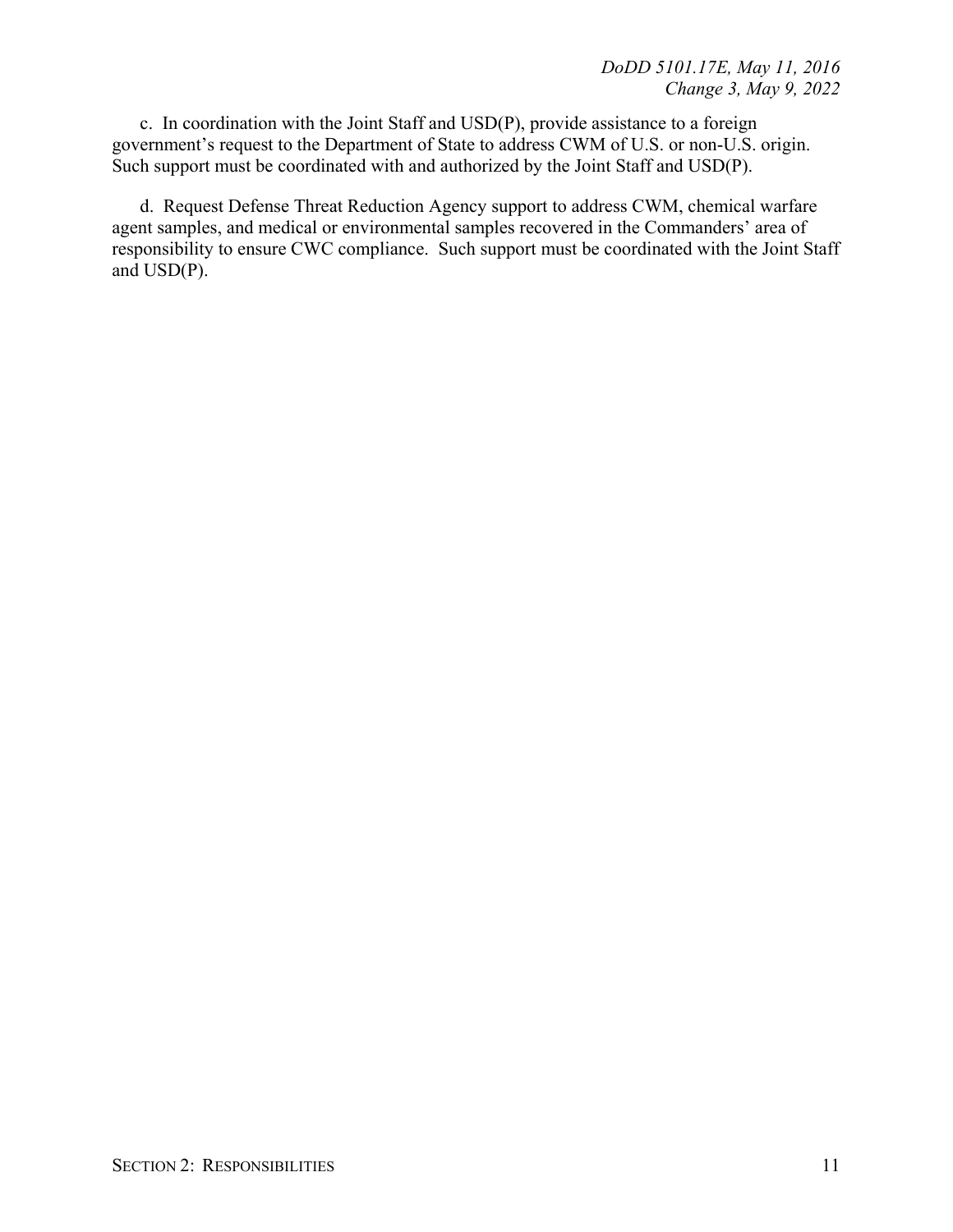*DoDD 5101.17E, May 11, 2016 Change 3, May 9, 2022* 

## **GLOSSARY**

#### <span id="page-11-1"></span><span id="page-11-0"></span>**G.1. ACRONYMS.**

| <b>ACRONYM</b> | <b>MEANING</b>                                                                             |
|----------------|--------------------------------------------------------------------------------------------|
| ASD(EI&E)      | Assistant Secretary of Defense for Energy, Installations, and<br>Environment               |
| ASD(NCB)       | Assistant Secretary of Defense for Nuclear, Chemical, and Biological<br>Defense Programs   |
| CA             | chemical agent                                                                             |
| <b>CFR</b>     | Code of Federal Regulations                                                                |
| <b>CWC</b>     | <b>Chemical Weapons Convention</b>                                                         |
| <b>CWM</b>     | chemical warfare material                                                                  |
| DoDD           | DoD directive                                                                              |
| DoDI           | DoD instruction                                                                            |
| EA             | executive agent                                                                            |
| GC DoD         | General Counsel of the Department of Defense                                               |
| <b>RCWM</b>    | recovered chemical warfare material                                                        |
| U.S.C.         | <b>United States Code</b>                                                                  |
| USD(A&S)       | Under Secretary of Defense for Acquisition and Sustainment                                 |
| USD(C)/CFO     | Under Secretary of Defense (Comptroller)/Chief Financial Officer,<br>Department of Defense |
| USD(P)         | Under Secretary of Defense for Policy                                                      |
| $USD(P\&R)$    | Under Secretary of Defense for Personnel and Readiness                                     |

<span id="page-11-2"></span>**G.2. DEFINITIONS.** Unless otherwise noted, these terms and their definitions are for the purpose of this issuance.

**CA.** Defined in Section 1521 of Title 50, U.S.C.

**CA identification sets.** Defined in Part 179.3 of Title 32, Code of Federal Regulations (CFR).

**CWC.** Defined in Section 1521 of Title 50, U.S.C.

**CWM.** Items generally configured as a munition containing a chemical compound that is intended to kill, seriously injure, or incapacitate a person through its physiological effects.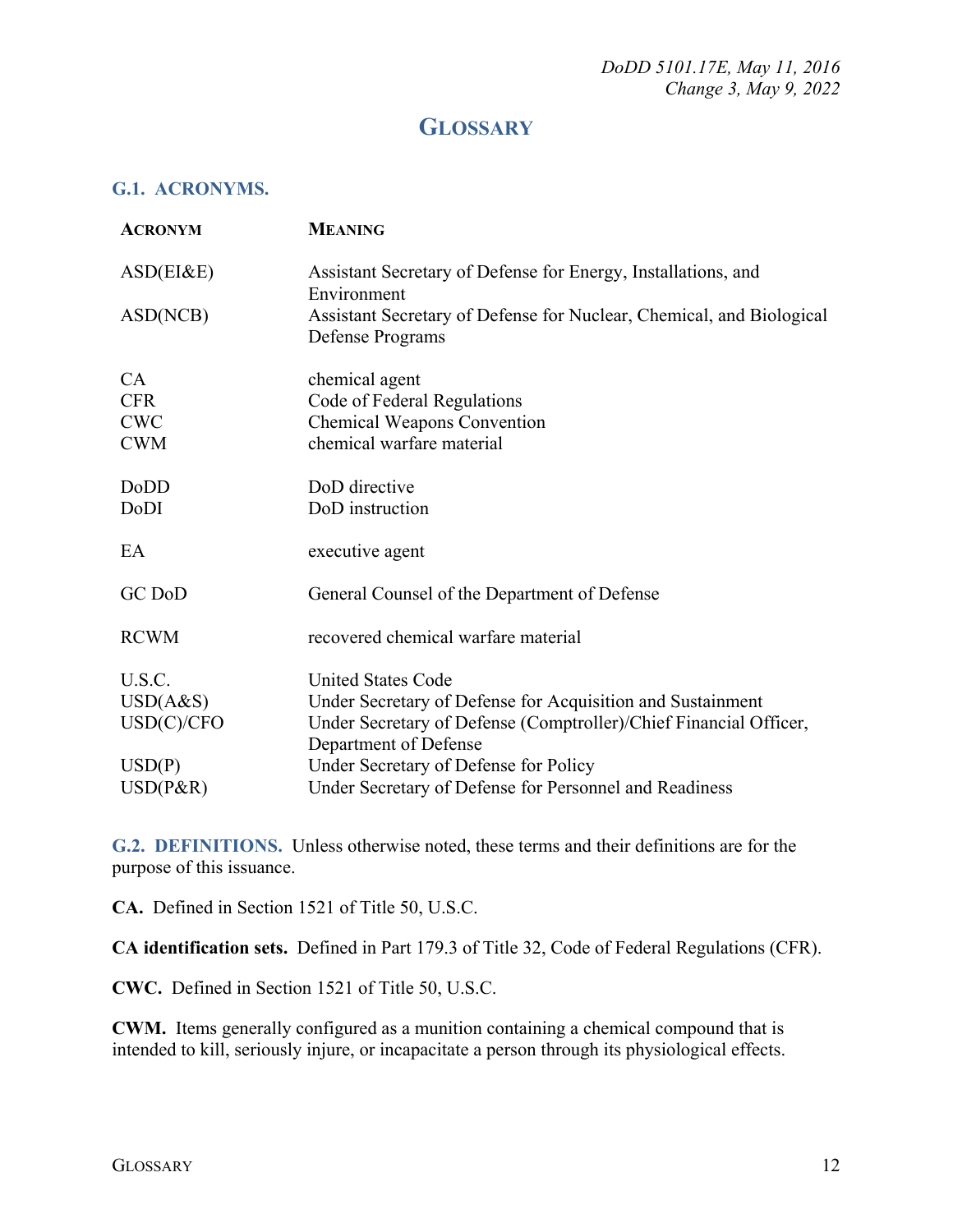CWM includes V- and G-series nerve agents or H-series (mustard) and L-series (lewisite) blister agents in other-than-munition configurations; and certain industrial chemicals (e.g., hydrogen cyanide, cyanogen chloride, or carbonyl dichloride configured as a military munition.

Due to their hazards, prevalence, and military-unique application, CA identification sets are also considered CWM.

CWM does not include: riot control devices; chemical defoliants and herbicides; industrial chemicals (e.g., hydrogen cyanide, cyanogen chloride, or carbonyl dichloride) not configured as a munition; smoke and other obscuration producing items; flame and incendiary producing items; or soil, water, debris or other media contaminated with low concentrations of CAs where no CA hazards exist as defined in Part 179.3 of Title 32, CFR.

**destruction.** Defined in Section 1521 of Title 50, U.S.C.

**military munitions.** Defined in Section 101 of Title 10, U.S.C.

**munitions and certain materials of interest.** When recovered, includes munitions that contain an unknown liquid fill; certain materials (e.g., laboratory vials, closed cavity containers encountered at a CWM site) that contain an unknown liquid fill; and CA identification sets.

**munitions response.** Defined in Part 179.3 of Title 32, CFR.

**munitions response sites.** Defined in Part 179.3 of Title 32, CFR.

**National Inventory Control Point.** An Army activity responsible for wholesale inventory management of assigned items, either for Department of the Army only or DoD as a whole. These activities are Army Materiel Command Major Regional Commands, the U.S. Army Communications Security Logistics Activity, and the U.S. Army Electronic Materiel Readiness Activity.

**nonpermissive environment.** An environment in which some level of lawlessness or heightened risk is assumed due to a breakdown in host country military and law enforcement capability.

**non-stockpile.** Declared RCWM and both treaty and non-treaty items, such as unfilled munitions, support equipment, and devices designed for use with chemical weapons. These include complete assembled munitions without chemical fill and with or without bursters and fuzes, stimulant-filled munitions, inert munitions, dummy munitions, bursters and fuzes, empty rocket warheads and motors, projectile cases, other metal and plastic part components, research and development compounds, chemical samples, and ton containers.

**RCWM.** CWM used for its intended purpose or previously disposed of as waste that has been discovered during a CWM response or by chance (e.g., accidental discovery by a member of the public), that DoD has secured in place or placed under DoD control. CWM placed under DoD control is normally stored in a DoD Explosive Safety Board approved storage location or interim holding facility, pending final disposition.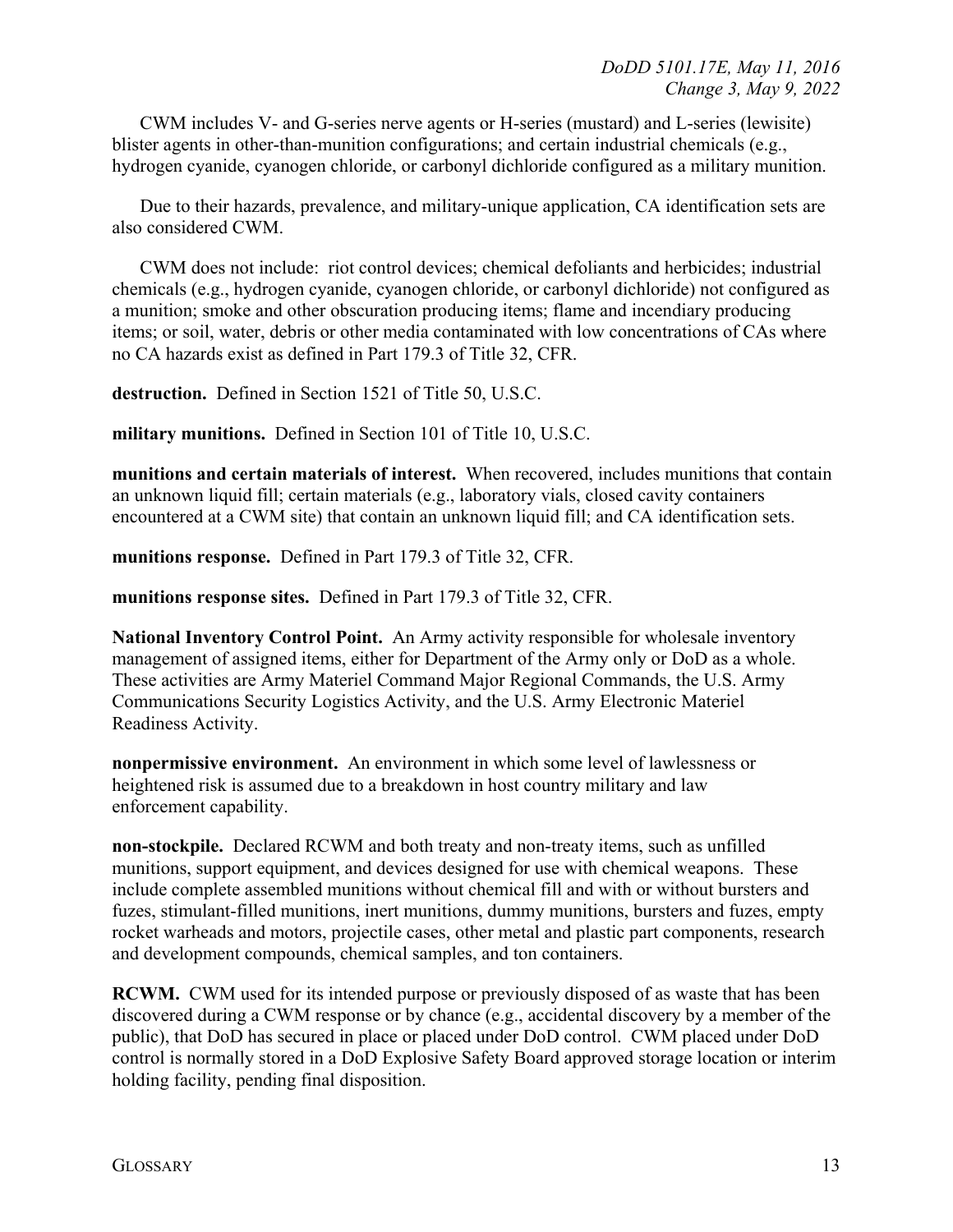**RCWM Program.** A DoD program executed within the United States by the Secretary of the Army, on behalf of the Office of the Secretary of Defense, to:

Respond to explosive and munitions emergencies involving munitions and certain materials of interest that contain an unknown liquid or a CA fill encountered by the public.

Investigate and, as required, conduct munitions responses at CWM sites in accordance with the DoD Explosive Safety Board -approved site plan.

Investigate and, as required, conduct range clearance activities on operational ranges where munitions and certain materials of interest that contain an unknown liquid or a CA fill are encountered.

Non-intrusively assess recovered munitions and certain materials of interest that contain an unknown liquid or CA fill and CA identification sets to determine the most likely fill.

Destroy, normally on site, RCWM using an approved technology or procedure.

**RCWM Program support functions.** Functions performed in support of the RCWM Program, including:

Procurement and maintenance of mobile equipment and operational capabilities required for the assessment of munitions and certain materials of interest that contain an unknown liquid fill and the destruction of recovered RCWM.

Sustainment of the personnel and equipment required for the assessment of munitions and certain materials of interest that contain an unknown liquid fill and the destruction of RCWM.

Research, development, test, and evaluation of, and associated improvements to, current technologies and the evaluation of off-the-shelf technologies available to meet RCWM Program requirements.

Support of explosives or munitions emergencies that involve munitions and certain materials of interest that contain an unknown liquid fill or CWM and CA identification sets.

Archival research of CWM sites.

**stockpile.** See Section 1521 of Title 50, U.S.C.

**United States.** The several States, the District of Columbia, the Commonwealths of Puerto Rico and the Northern Mariana Islands, American Samoa, Guam, Midway and Wake Islands, the U.S. Virgin Islands, any other territory or possession of the United States, and associated navigable waters, contiguous zones, and ocean waters of which the natural resources are under the exclusive management authority of the United States.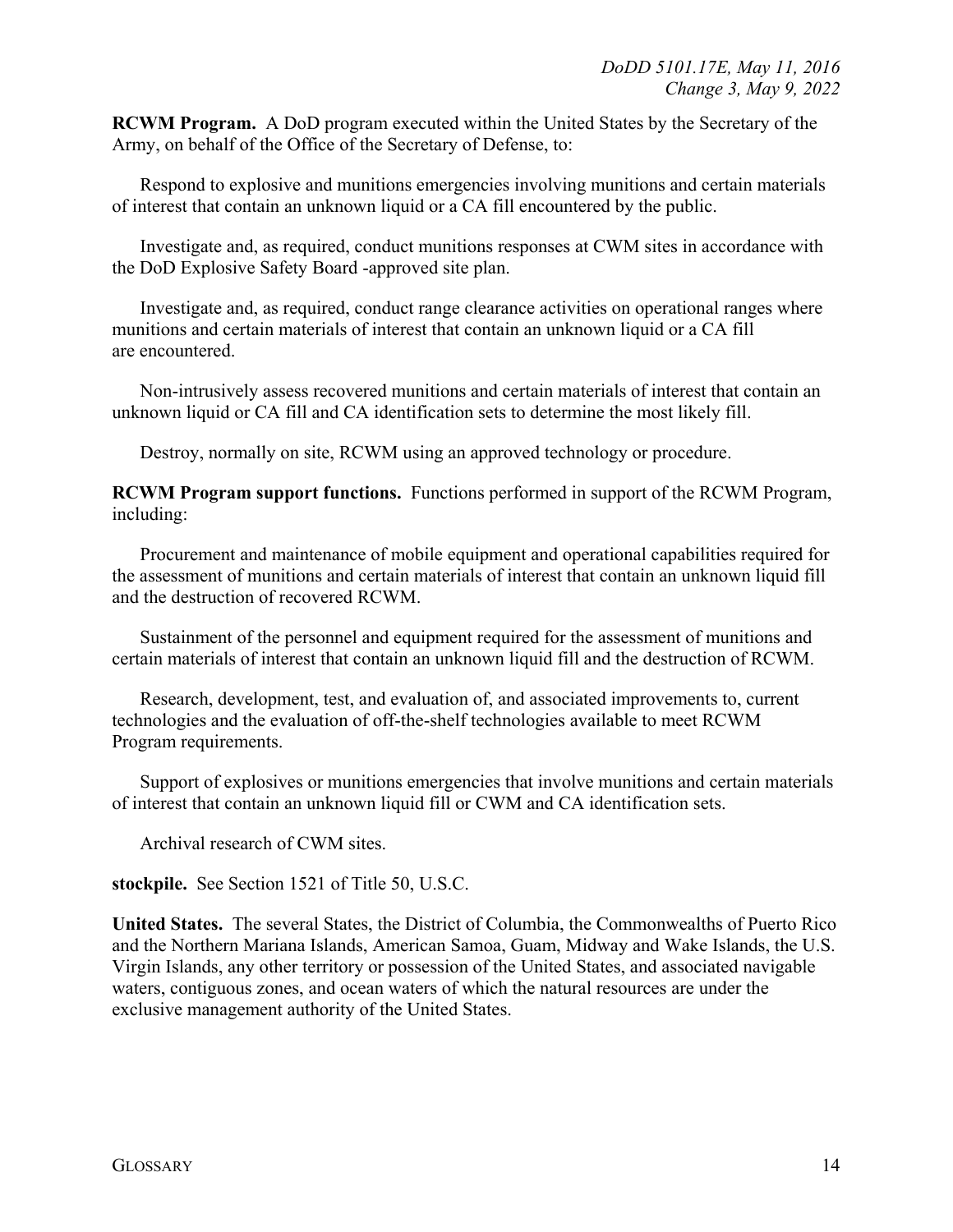### **REFERENCES**

- <span id="page-14-0"></span>Chairman of the Joint Chiefs of Staff Instruction 2030.01D, "Chemical Weapons Convention Implementation and Compliance Policy Guidance," September 4, 2015
- Code of Federal Regulations, Title 32, Part 179.3
- Convention on the Prohibition of the Development, Production, Stockpiling and Use of Chemical Weapons and on their Destruction (CWC), January 13, 1993
- Deputy Secretary of Defense Memorandum, "Demilitarization of Non-Stockpile Chemical Warfare Munitions, Agents and By-Products," March [1](#page-14-1)3, 1991<sup>1</sup>
- DoD Directive 2060.01, "Implementation of, and Compliance with, Arms Control Agreements," June 23, 2020
- DoD Directive 3025.18, "Defense Support of Civil Authorities (DSCA)," December 29, 2010, as amended
- DoD Directive 3200.15, "Sustaining Access to the Live Training and Test Domain," December 18, 2013, as amended
- DoD Directive 4715.1E, "Environment, Safety, and Occupational Health (ESOH)," March 19, 2005, as amended
- DoD Directive 5101.01, "DoD Executive Agent," February 7, 2022
- DoD Directive 5134.08, "Assistant Secretary of Defense for Nuclear, Chemical, and Biological Defense Programs (ASD(NCB)), January 14, 2009, as amended
- DoD Directive 5135.02, "Under Secretary of Defense for Acquisition and Sustainment (USD(A&S))," July 15, 2020
- DoD Directive 5145.01, "General Counsel of the Department of Defense (GC DoD)," December 2, 2013, as amended
- DoD Directive 6055.09E, "Explosives Safety Management (ESM)," November 18, 2016, as amended
- DoD Instruction 2040.02, "International Transfers of Technology, Articles, and Services," March 27, 2014, as amended
- DoD Instruction 3025.21, "Defense Support of Civilian Law Enforcement Agencies," February 27, 2013, as amended
- DoD Instruction 4715.07, "Defense Environmental Restoration Program (DERP)," May 21, 2013, as amended
- DoD Instruction 5030.7, "Coordination of Significant Litigation and Other Matters Involving the Department of Justice," August 22, 1988
- DoD Manual 5100.76, "Physical Security of Sensitive Conventional Arms, Ammunition, and Explosives (AA&E)," April 17, 2012, as amended

United States Code, Title 10, Section 101

United States Code, Title 22, Chapter 75

<span id="page-14-1"></span><sup>&</sup>lt;sup>1</sup> Contact the Office of the Assistant Secretary of Defense for Nuclear, Chemical, and Biological Defense Programs for a copy of the memorandum.